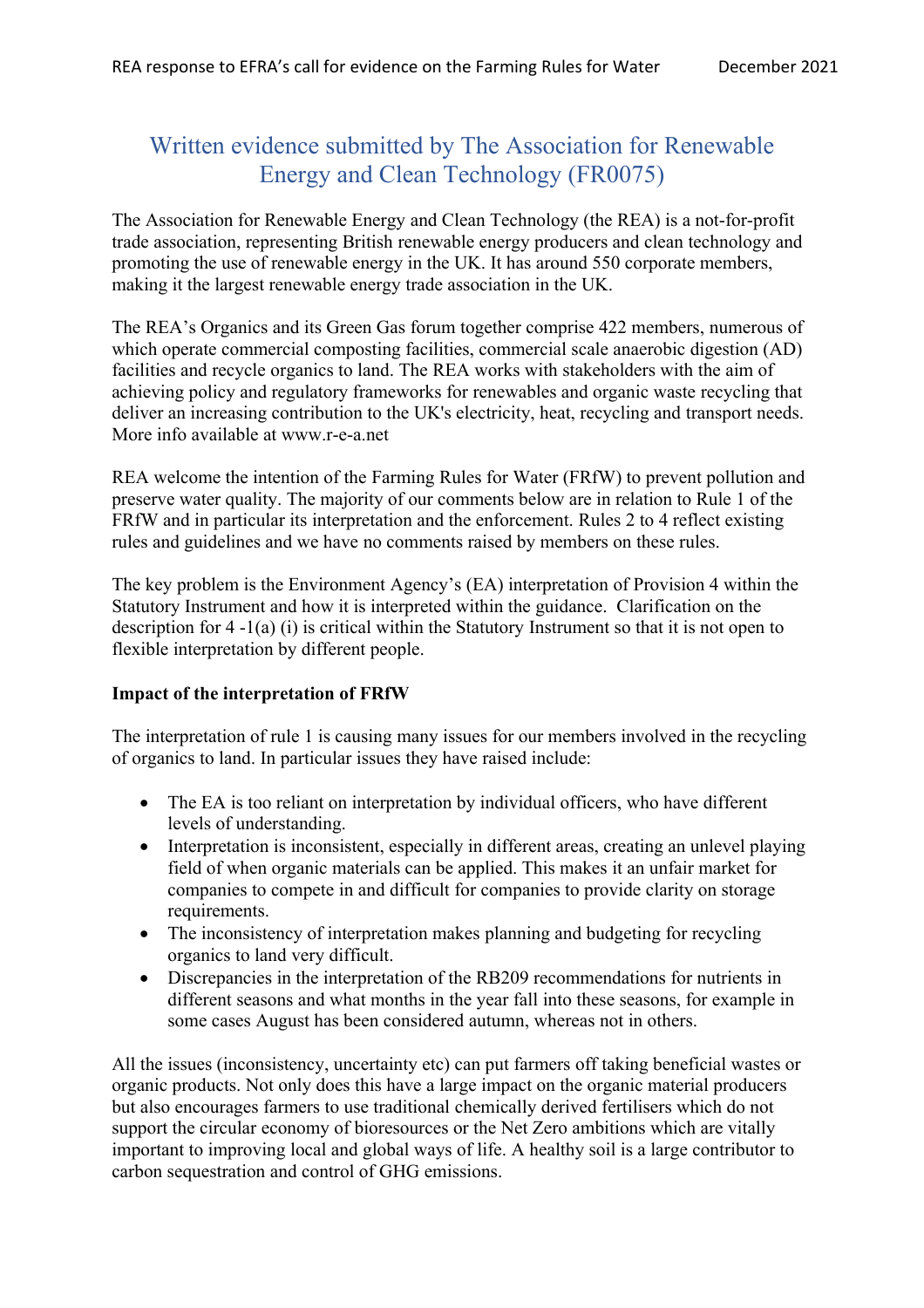There has been a massive impact on the costs for recycling organic materials to land, due to additional investment in storage infrastructure and competition for equipment and an impact on the landbank that is needed, under certain crops, creating lots of pressures for land managers.

The AHDB Impact assessment of the farming rules for water, evaluates the impact of the EA's interpretation of rule 1 and predicts the pollution impact of moving to spring spreading. There is likely to be a reduction in nitrate leaching losses and an increase in ammonia emission and increase in phosphorus loss.

[https://projectblue.blob.core.windows.net/media/Default/Research%20Papers/FRfW%20imp](https://projectblue.blob.core.windows.net/media/Default/Research%20Papers/FRfW%20impact%20assessment%20June%202021.pdf) [act%20assessment%20June%202021.pdf](https://projectblue.blob.core.windows.net/media/Default/Research%20Papers/FRfW%20impact%20assessment%20June%202021.pdf)

#### **Changes needed**

The beneficial value of the addition of organic matter from renewable bioresources (e.g. composts and digestates made from biodegradable wastes and digestates made from energy crops) is not recognised and there is a need for this calculation to be built into the EA's assessment tool, so the value is recognised. There needs to be better consideration of all properties of materials intended to be spread on soils, in terms of their total contributions to soil and crop needs, for example organic matter.

While direct emissions are considered the wider carbon footprint of applications of organic materials is not considered and should be in order to properly assess the climate impact.

We also call for the EA to recognise that where soil, other than peat soil, contains more than 5 % organic matter, it is not a disbenefit to apply a waste that includes organic matter. This fits with the proposals for the Environmental Land Management Scheme (ELMS) providing support for farmers for soil husbandry measures for carbon sequestration, restoration of natural ecosystems and conservation of soil health and fertility for food security and healthy water resources. Organic matter in soils is vital to soil health.

An assessment of the financial impact on all affected sectors was not carried out.

There has been an issue raised about the minimum detectable limits for nutrient analysis and labs are unable to report a zero content for ammonium nitrogen in samples they test. An example of this provided by an operator was that despite the tiny amounts of readily available N present by analysis, it was still enough for a deployment to be rejected in an autumn application where the following crop had no N requirement. Results below the limit of detection for all nutrients should be considered by the EA to be zero for the corresponding nutrient(s), under agreed limits of detection.

There have been cases where low RAN materials have not been allowed to be spread (where soil conditions are suitable and soil/crop need can be demonstrated). There has been no acknowledgement that nitrogen takes time to mineralise (become available to plants) after spreading.

In some cases, it seems that EA are making decisions based on the physical properties of the material (i.e. liquid or solid) and not necessarily on nutrient content and potential for diffuse pollution.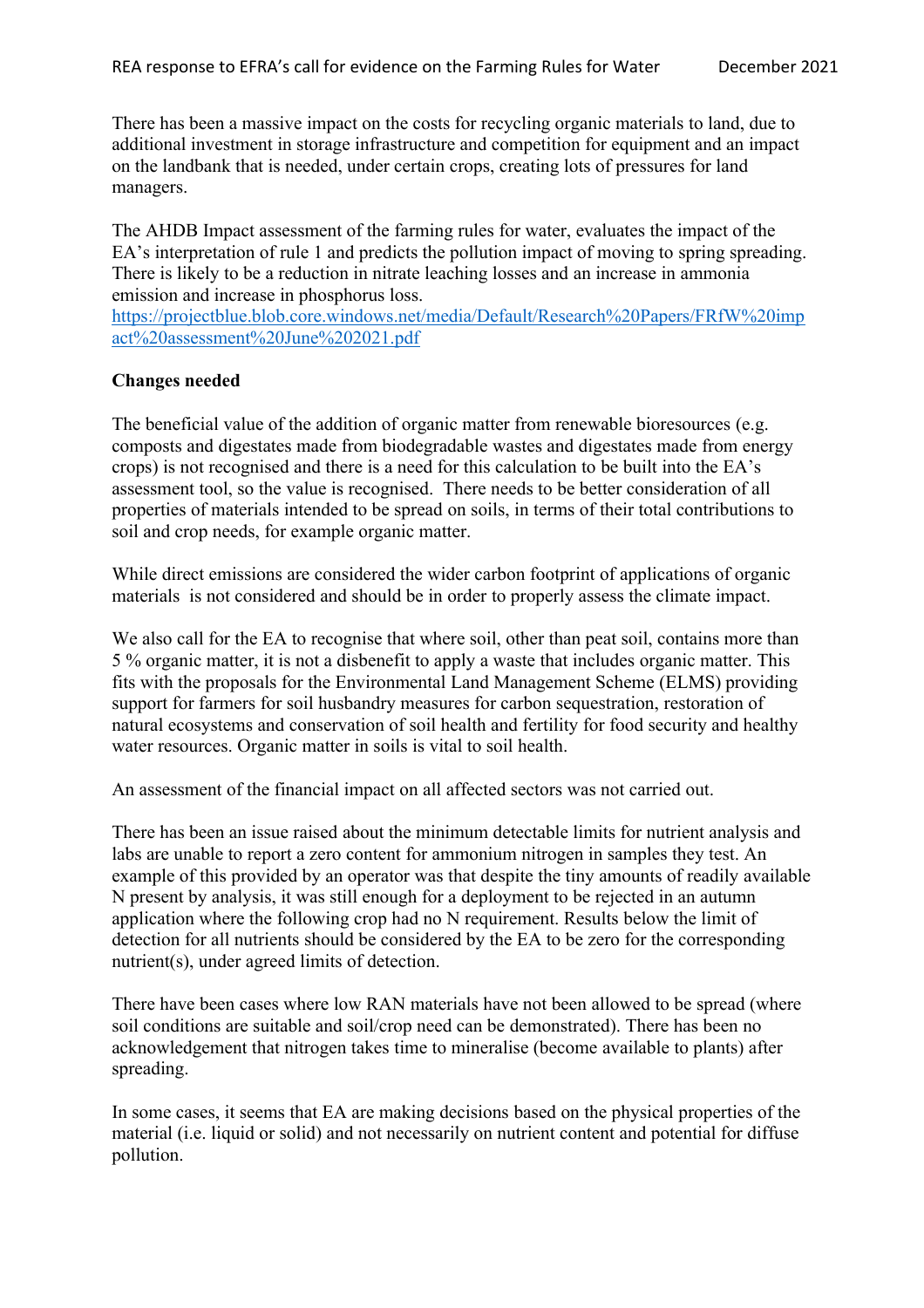There is inconsistency in the way that organic nitrogen usage on crops is assessed between the EA and RB209.

There is little recognition by the EA of companies seeking advice from FACTS qualified advisors, and no acknowledgement of their expertise. We would encourage the EA to accept and respect the advice from FACTS qualified advisors. Application of organic materials outside the main growing season should be permitted when this is justified with advice from a FACTS agronomist, as is the case within the NVZ regulations where spreading outside the closed period or exceeding certain thresholds may be permitted with written advice from a FACTS adviser. This approach would enable site specific factors to be better considered in applications. Any evidence requirements from the EA should be set out in guidance.

A member suggested that an online portal managed by the EA for recording all materials to land would allow clarity on timings, cropping, agricultural benefit etc and this would provide consistency and clarity for, farmers, end users, land managers, producers and regulators.

The EA seem to have very limited resources for checking compliance with the rules. They need to be properly resourced to enable consistent enforcement of the regulations. Training for EA staff making assessments of land spreading deployment applications would assist with improving the consistency of the interpretation of the requirements.

A minimum 6 year transition is needed to enable planning, permitting and financing of storage. Businesses need this kind of certainty to make the business case for the storage investment and not risk being undercut by competitors who are prepared to take risks that the FRFW will not be enforced or will be enforced late or variably.

Storage capacity varies across the industry (can vary according to the age of the site, and if processing waste or not). Some AD plants have made investments and now have 9 months storage capacity. Other facilities have shorter timescale storage capacity (e.g. 3 months, 6 months, while others are yet to build storage, but need to be given time to build it. Low interest loans could be part of solution to enable companies to invest in storage and compliance.

Covers for storage – there is mismatch of timing; and storage needs to be built ASAP to comply with FRFW but we are still unsure if the current covers set out in the Code of Good Practice for reducing ammonia emissions (CoGAP) will be acceptable under the Clean Air Strategy and if these requirements will be applicable to existing stores, or only to new stores. It is important that the type of covers required includes a wide range of existing and future storage solutions.

There are issues with conflicts in other regulations, for example Clean Air Strategy where there may be requirements for rapid incorporation of solid fertilisers (which could be difficult if FRfW means these materials are only able to be spread to growing crops).

There is a lack of joined up thinking with other rules – including the End of Waste positions – Quality Protocols. These do not allow further processing of digestate (beyond its separation into liquid and solid fractions and 'aerobic maturation' of the solid digestate fraction, these being treatment steps the AD operator can choose whether to apply) which would enable some of the aims of the FRFW to be addressed. The Quality Protocols for composts and anaerobic digestates are being reviewed but we have no certainty as to what further